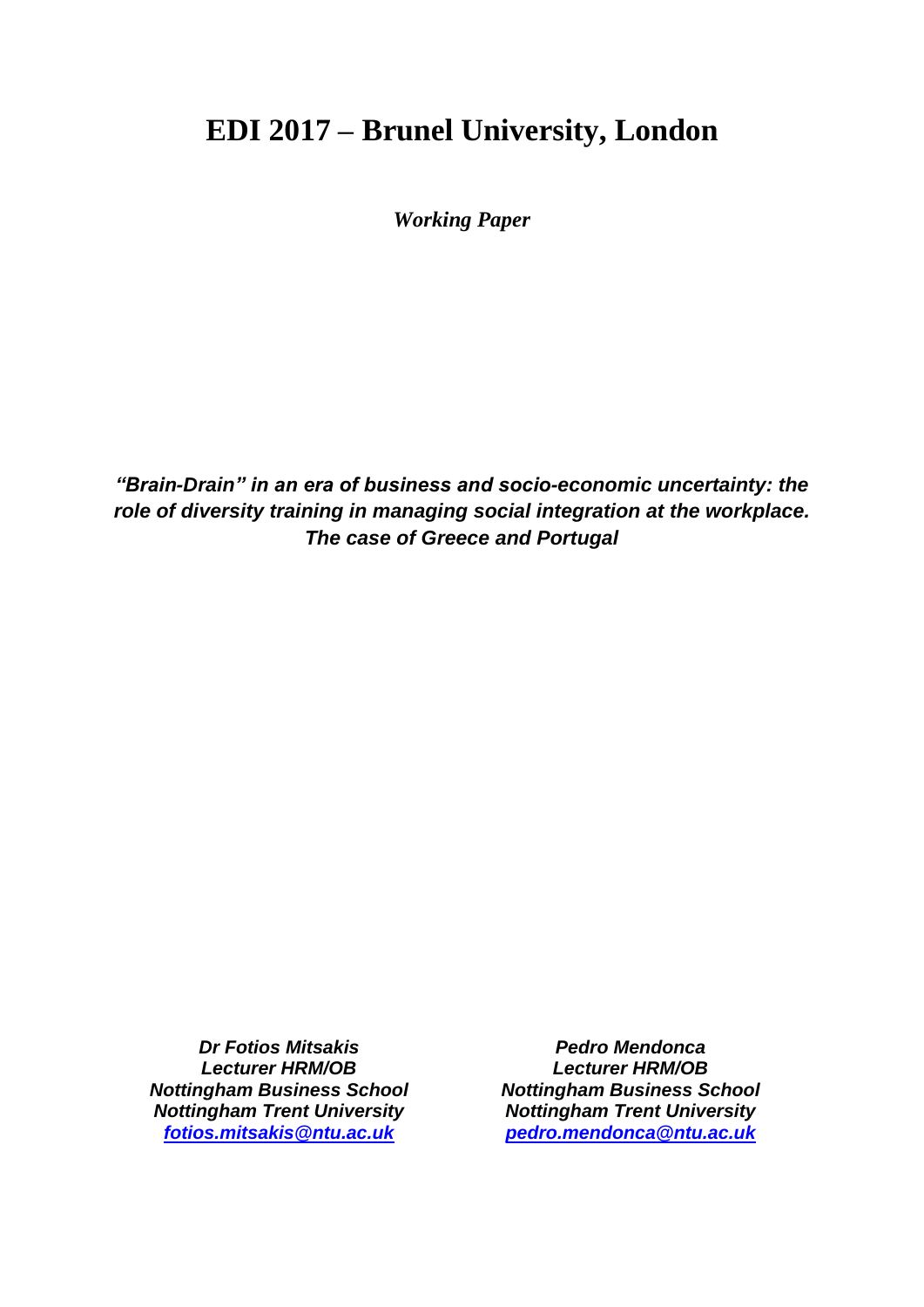#### **Abstract**

**Purpose:** This study examines the extent to which diversity training is being used in workplaces in the UK to better integrate migrant workers. The paper also aims at assessing the perceived challenges and benefits that diversity training may produce for individuals in an era of economic and social uncertainty and insecurity. The underlying reasons that made many highly-skilled individuals to emigrate would also be highlighted. Most importantly though, the paper aims at initiating a discussion as to what extent diversity training could facilitate their social integration at the workplace. Thus, to better serve its purpose, the study explores Greek and Portuguese migrant workers' perceptions of the phenomenon under investigation.

**Design/Methodology/Approach:** Individuals who left Greece and Portugal for UK were identified as the target audience of this research. Due to time and access constraints, webbased social and professional networks proved to offer the best solution in accessing our sample population. The snowball technique was also utilised (recommendations from existing participants). For instance, Facebook was one amongst them by accessing various Greek and Portuguese community groups. Additionally, several professional sub-groups within Linkedin resulted to higher participation. Further to that, specific levels of integration were suggested (e.g. participants' intention to stay in the organisation, social support from British colleagues, type of diversity training programmes, psychological & work-related distress etc.) so to better evaluate the extent to which diversity training could facilitate their social integration at the workplace. So far, 56 people have successfully completed the survey questionnaire, yet with a response rate to be quite low compared to the members within the respective groups.

**Findings:** Research evidence describes "brain-drain" as an intriguing and important issue both within the organisational and national contexts. The findings of this study indicate that crisis, low wages, and limited career advancement opportunities are amongst the most important reasons reported by respondents. On one hand, research participants reported an overall mediocre or inexistent diversity training programmes implemented within their workplaces. As a result, their social integration was difficult, with some participants indicating high levels of marginalisation within the workplace. In contrary, there were others suggesting that diversity training have offered them the social support being required to effectively integrate within the organisational and work settings. A large majority of our research participants outlined the importance of diversity training as a means of social integration at work. To this extent, the research could make a strong argument that diversity training can be viewed as a means to better integrate migrant workers at the workplace.

**Originality/Value:** The research is expected to offer both theoretical and practical recommendations. The paper offers an association between the "social integration" paradigm and the institutional perspective by suggesting that the two elements of social integration at work (e.g. social connectedness & work context) can facilitate migrant workers' social integration at work, while concurrently to eliminate its negative aspects. A brain-mobility process has dominated the headlines of most global media over the last 9-10 years, since the global financial crisis commenced. Final research findings and suggestions could constitute the starting point of future research within different national contexts; thus, to offer a comparison amongst people and nations over the phenomenon under investigation.

**Keywords:** Brain Drain, Work Migration, Diversity Training, Diversity at the workplace.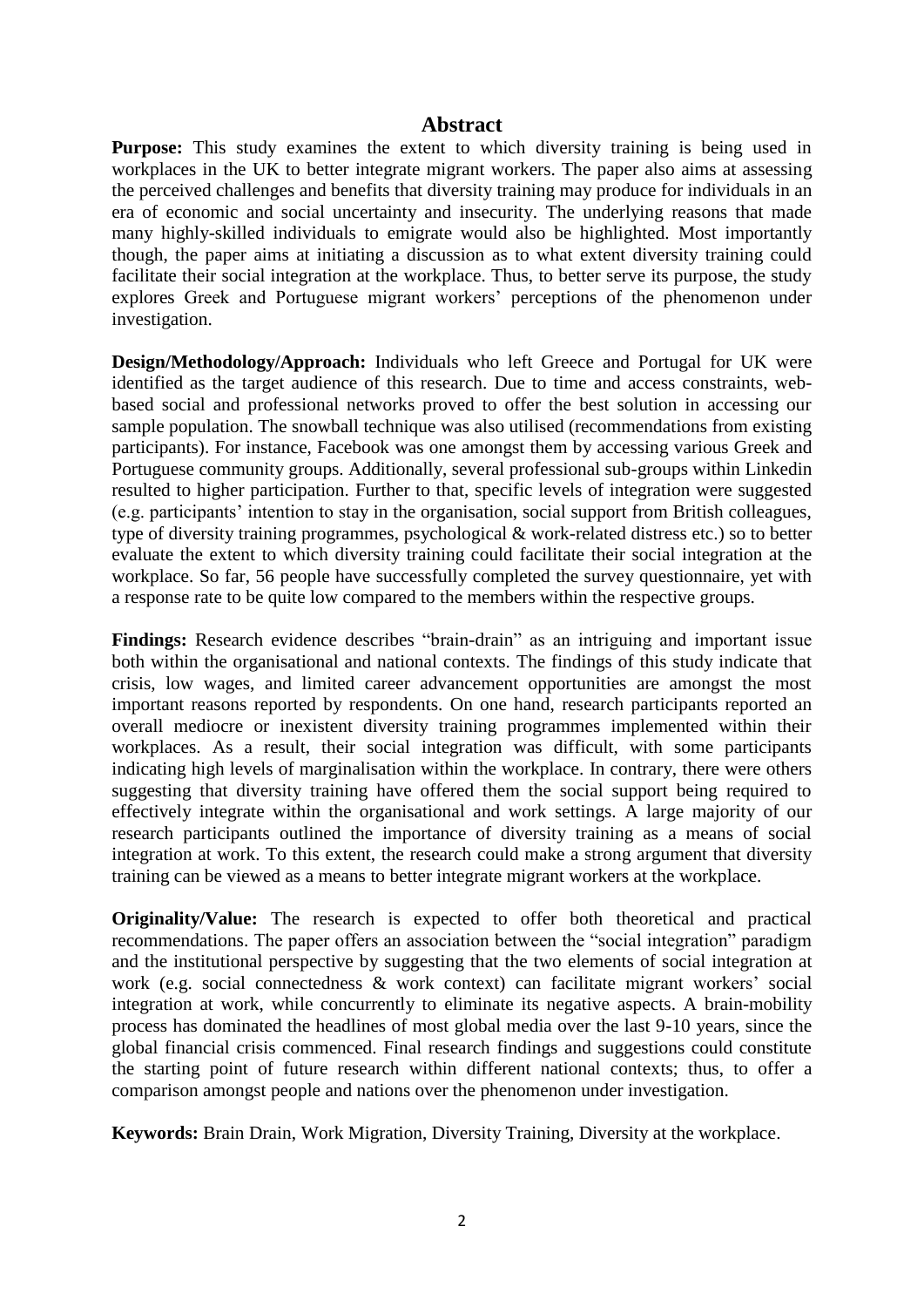## **Introduction**

The "brain-drain" phenomenon is not a current trend, yet it has become more intense in recent years particularly due to the global economic crisis. In the last few decades, many nations have been hit by this workforce mobility which resulted to a growing demand of highly-skilled individuals beyond national borders (Mitsiniotou, 2016; Theodoropoulos et al., 2014; Hadjimatheou, 2012; Gurria, 2011).

Various authors suggest that in times of this new skill migration era, workforce migration can be regarded as "a jigsaw piece in the strategy to counteract brain-drain" (David et al., 2012: 25; Harvey, 2012). Therefore, brain-exchange could offer benefits both for the parent and the host country in terms of knowledge, training and skills/expertise reciprocation (Marinakou et al., 2016). Eventually, it may take the form of a temporary brain-loss which will be compensated by a corresponding brain-gain (ibid). Concurrently, we also need to consider that brain-migration might differ from one country to another, and from time to time, as that being suggested by Iravani (2011).

The causes of this brain drain are mainly financial-related and often associates with the economic loss for those countries experiencing high rates of high-skilled workforce mobility (Marinakou et al., 2016). However, other social, political, and professional circumstances could also associate with an individual's willingness to become a migrant worker. Overall, much of the relevant literature places greater emphasis on the perspective of organisations and governments with a tendency to overlook individuals (Ewers, 2007; Zhang, 2003). This is an important element to consider bearing in mind that well-educated and highly-skilled migrant workers could demonstrate their own sets of reasons of emigrating. As to that, the paper aims to explore individuals' perceptions and experiences over diversity training and its impact on workplace integration.

Taking all into consideration, this study examines the extent to which diversity training is being used in workplaces in the UK to better integrate migrant workers. The paper also aims at assessing the perceived challenges and benefits that diversity training may produce for individuals in an era of economic and social uncertainty and insecurity. The underlying reasons that made many highly-skilled individuals to emigrate would also be highlighted. Most importantly though, the paper aims at initiating a discussion as to what extent diversity training could facilitate their social integration at the workplace. Thus, to better serve its purpose, the study explores Greek and Portuguese migrant workers' perceptions of the phenomenon under investigation.

## **Literature Review**

The extension and opening of borders in European Union through the Schengen agreement has resulted in extensive labour flows between European countries. This phenomenon, coupled with the recent economic crisis, has propelled the attention of academic and policy researchers in investigating its impacts on societal, economic and workplace levels (Cerna, 2014; Meardi, 2012; Trappmann, 2011).

Brain migration could be described as an intense process that affects many and different individuals and/or population groups (Harvey, 2012). According to Iravani (2011), brain migration can be categorised into a four-tier classification, namely the "brain-expert", the "brain-exchange", the "brain overflow", and the "brain-drain". The author suggests that due to demand and supply declinations, there is always a surplus ("brain overflow") of highlyskilled individuals within a local/national employment market, which might be absorbed from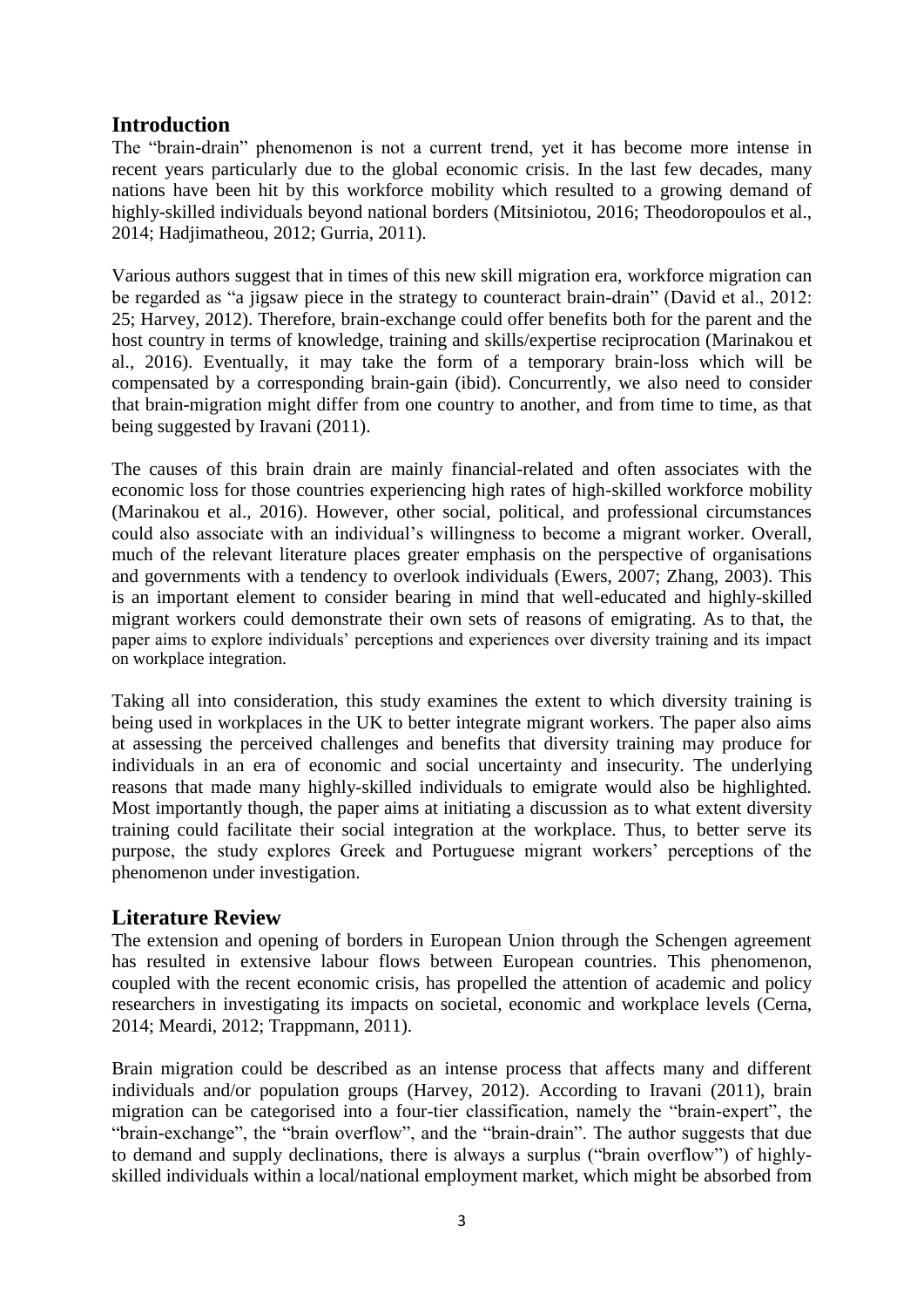a different one (ibid). The "brain-drain" refers to the outflow of competent professionals to a different country, while a "brain exchange" could occur between two or more countries when individuals from one country emigrate to another one (and vice versa) so for a knowledge and expertise transfer to take place (ibid). In that case, this phenomenon might be temporary as the "brain losses" are compensated by the respective "brain gains" (ibid). Both today and in the past, a significant growth of highly-skilled workforce mobility was recorded for a variety of reasons. In most cases though, economic factors have been the root of this work migration (ibid). Further to that, brain mobility associates with the intention to look for new career opportunities elsewhere due to push factors such as the inadequate organisational budgets for staffing, training and developing the workforce, unfavourable employment conditions, unattractive remuneration packages, ineffective utilisation of a country's workforce expertise, political interference and/or corruption etc. (Marinakou et al., 2016; David et al., 2012; Iravani, 2011; Hilderbrand and Grindle, 1997). In addition, Dalla et al. (2013) argued that pull factors (e.g. greater career advancement opportunities, and career development incentives etc.) being offered from the host labour markets constitute the main reasons of most "work immigrants" willingness to emigrate. Today, the term is also used in order to describe international work migration with brain inflows and outflows from one country to another so for the brain losses to be compensated by the respective brain gains (David et al., 2012). Yet, the extent to which this brain mobility could cause the loss of cultural and social capital between the sending and receiving countries is a matter of debate.

The large majority of brain outflows (both from Greece and Portugal) were recorded as brain inflows for UK. Precisely for UK, brain inflows aimed at filling in the gap of severe labour market shortages, particularly in low skill and low paid sectors, such as manufacturing, hospitality and construction (McDowell, 2009). Yet, in contrast to that, many highly skilled individuals immigrated to UK as well in an attempt to seek for new employment opportunities sine their countries could not offered these to them. Greater brain mobility was noticed within the construction industry (both for low- and high-skilled individuals), yet with brain inflows to be noticed within the health (e.g. doctors & nurses), education, banking and finance and shipping sectors (ONS, 2017). However, following the results of the UK referendum to leave EU, these developments have recently fostered political debate about the role and flows of migration within the UK. In most cases though, work emigration results from a combination of "push factors" (home country) and "pull factors" (host country). Further to that, there is also a social loss for them that relates to the exodus of its most capable and well-educated professionals (Smith, 2016; 2015). Taking all into account, such a social phenomenon becomes increasingly a matter of concern within the EU and across the globe, as in many cases, this brain mobility is not entirely exploited and for the benefit of both countries, while in some other cases work migrants' overflow from one country to another has also resulted to workplace-related problems such as lack of individuals' social embeddedness in the workplace (David et al., 2012).

Ongoing international competition in global labour markets, along with the aftermath of the global economic crisis (e.g. increase in unemployment rates, job and social insecurity, poverty etc.) could both take the credits in bringing brain migration on the fore front again (Giousmpasoglou et al., 2016; Koulouris et al., 2014; Ifanti et al., 2014; Giousmpasoglou, 2014; Christopoulos et al., 2014). Such a "brain-outflow" is expected to have major longterm implications for both countries' economic growth and competitiveness if it is not compensated from a respective "brain-inflow" (Theodoropoulos et al., 2014; Gropas and Triantafyllidou, 2013; Verma et al., 2008). For instance, a loss of national human capital resources could be noticed as the host countries receive the respective educational return on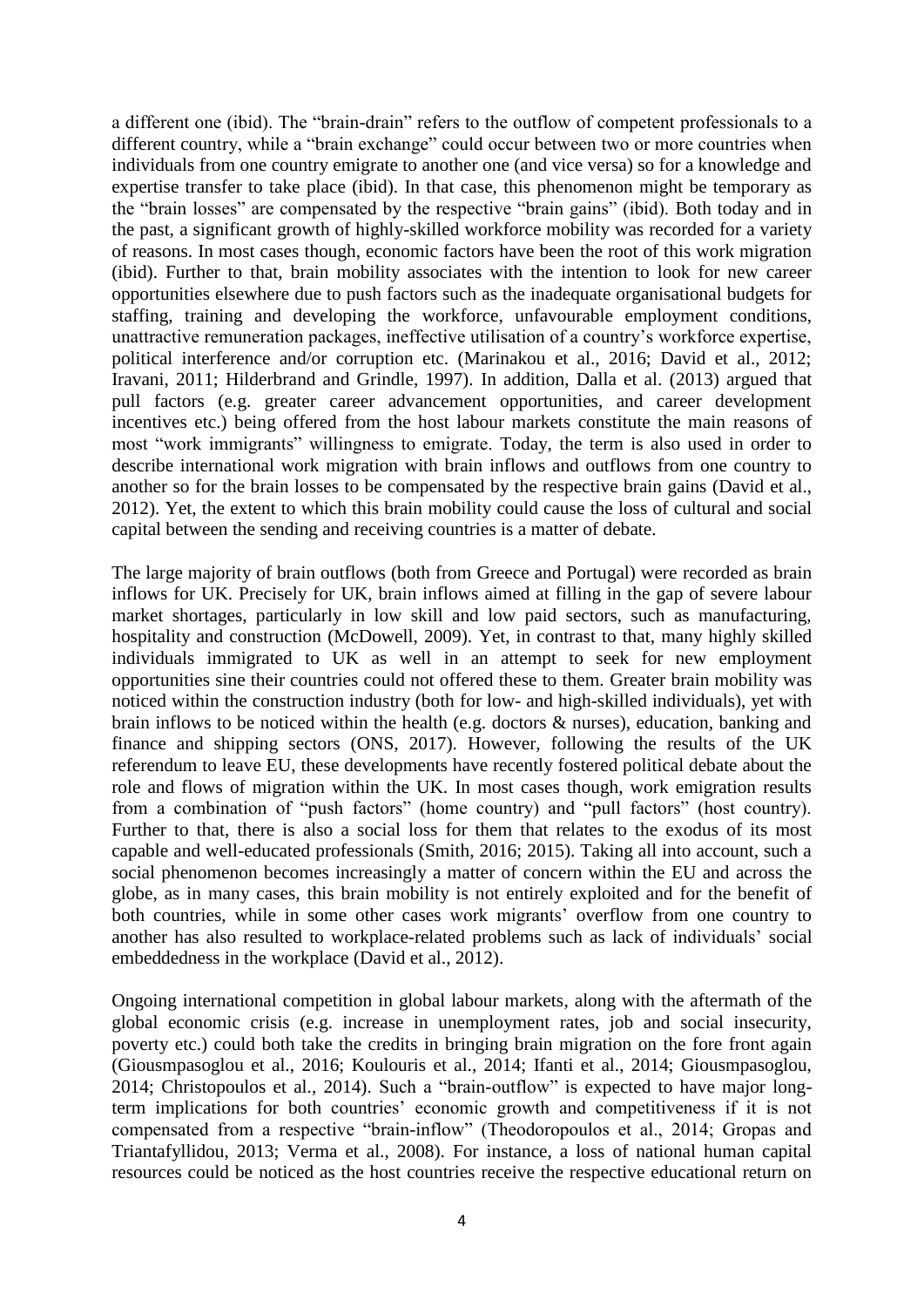investment of those individuals who choose to emigrate (Ifanti et al., 2014; Iravani, 2011, Marinakou et al., 2016). Further to that, brain migration is interrelated with several pressing global concerns (e.g. trade, human rights, development, security etc.) followed by a diverse set of actors with contradicting interests (Harvey, 2012; Kuhn and McAusland, 2006). Therefore, the consideration of the migration literature becomes central to this research. The Neoclassical theories of workforce immigration emphasise on the employment opportunities being offered to individuals both within their home countries and across borders, and their intention to emigrate so as to secure better work earnings (Kubursi, 2006). Thus, it is believed that brain mobility is driven by individuals' willingness to maximise the positive outcomes of their career decisions (Joly, 2004). Dual Labour Market Theory suggests that the pull over the push factors play a more significant role in individuals' willingness to emigrate due to the greater labour demands on behalf of the host countries (Jennissen, 2006). The world systems theory suggests that workforce immigration is capitalism's by-product by simply arguing that labour migration depends on where feasible and better opportunities are offered (Bonifazi, 2001). Network theory proposes that interactions between individuals and their network of relatives and friends in the host countries associate with their decision to emigrate (IOM, 2004). This theory could constitute the basis to explain the large brain-inflows to specific countries across the globe (e.g. Greek and Portuguese to UK). Overall, migration literature describe brain mobility as a process that relates with supply and demand in labour markets, by further suggesting that these can help reduce the supply and demand imbalances being presented within the labour markets, to remove pay inequalities amongst countries, and for promoting the economic growth of both the sending and the hosting county. To a large extent, immigration theories suggest that brain mobility do not just occur owing to social and economic circumstances (and/or due to the push and pull factors), but other factor are also at play (e.g. government policies etc.) of similar importance.

Indeed a number of research studies have also indicated that the role of national political frameworks towards migration policies is crucial in understanding the problems faced by migrants in the workplace. Much of academic research has focused on the consequences of migrants not entering the labour market and failing to integrate into the society (Hakak and Ariss, 2013). Scholars have also given extensive attention on the organisational benefits and challenges of workforce diversity for organisations (Shen et al., 2009). However, little attention has been given to the experiences and perception of integration of individuals who have been able to enter the labour market. Although previous research has focused on national policy frameworks to understand the integration of migrant labour into the society, recent studies also began to recognise the role of employers (McGovern, 2007; MacKenzie and Forde, 2009). For instance, Rodriguez (2006: 453) argues that in the US "employers play an important if not critical role in the development of immigrant labour streams, ranging from passive hirer to central organizer". Employers, then, become key gatekeepers to the entry of migrant labour into the labour market and to their further integration within the workplace and society as a whole. It is natural that researchers have been increasingly acknowledging the key role that the relationship created between the employer and the migrant worker has in the process of understanding migrant individuals within the society and workplace (Fellini et al., 2007; McGovern, 2007; MacKenzie and Forde, 2009; Thompson et al., 2013). The key argument is that to understand migrant workers' social integration at the workplace, one has to include the workplace context within the analysis.

In some other cases, individuals' social integration at the workplace is not successful due to unexpected and unfavourable working conditions, poor management, inadequate training budgets, limited social integration due to the social change related to migration etc. (Favell,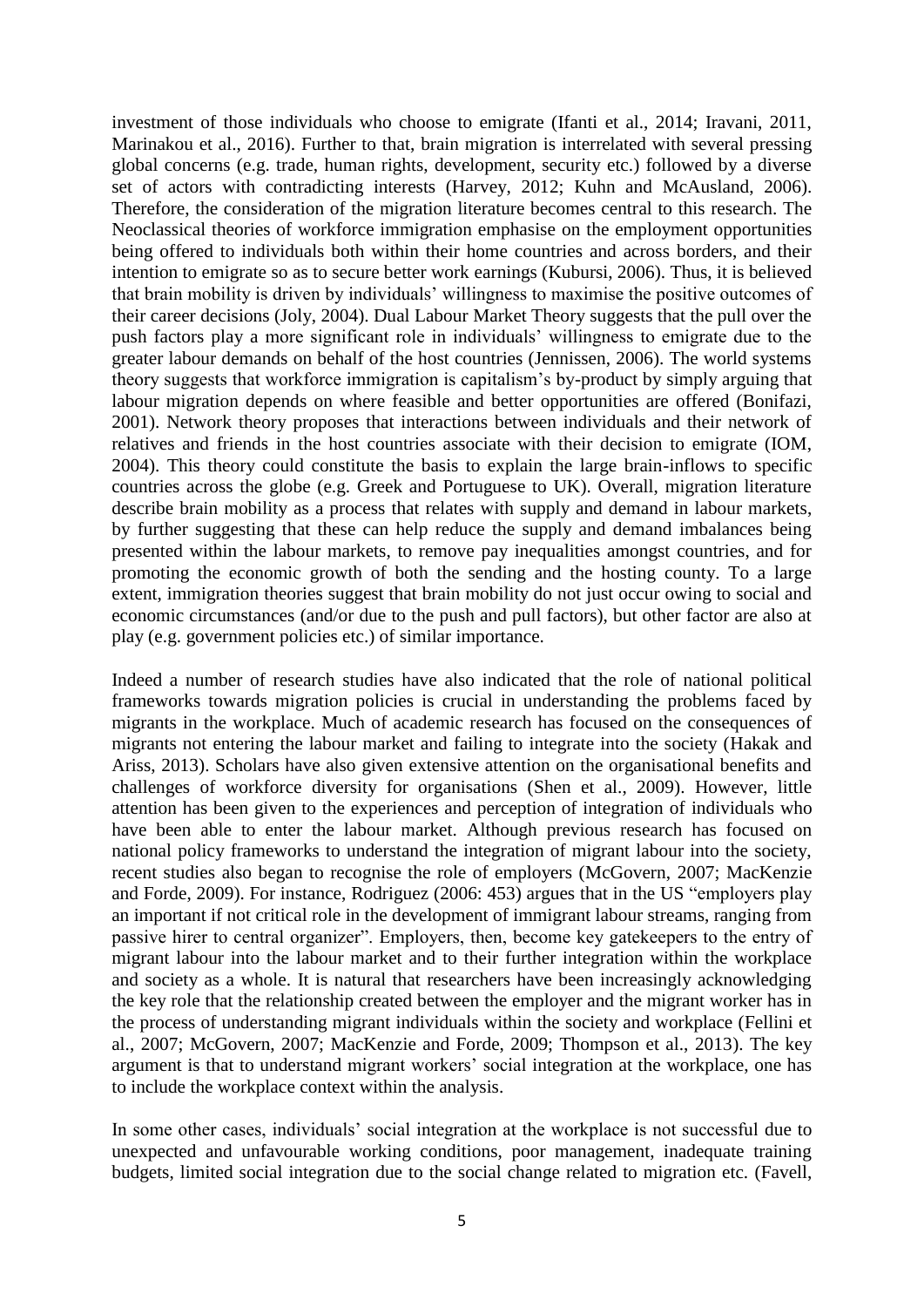2014; Agrawal et al., 2011; Gurria, 2011). As to that, it is widely agreed that companies' decision of hiring migrant labour is rooted in coping with labour shortages and minimising labour costs (Fellini et al., 2007). Although this argument is logically and empirically sound, Dench et al. (2006) suggests that deeper reasons could lie beneath the more cost-driven forces. The literature proposes an image of migrant labour being more motivated committed and disciplined and having more work ethic compared to the national worker (Rodriguez, 2006; Dench et al., 2006; CIPD, 2017). This image of "good worker" is particularly well illustrated in MacKenzie and Forde's (2009) study. They report the managerial perception on European migrants as having a great attitude towards work and their willingness to work successive hours without stopping. This image resonates with that of a vulnerable migrant worker who is often subject to extensive employer control and exploitation in both the working and personal lives (Dundon et al., (2007). For instance, Anderson (2010) reports that migrant workers often experience forms of employment characterised by uncertainty, atypical contracts and insecurity. Therefore, the key determinant of social integration at the workplace associates with diversity management and strategic thinking of people-centred policies (Bosswick and Heckmann, 2006). One of the key areas in managing a diverse workforce is training (Shen et al., 2009).

Diversity training refers to all the strategies focusing on managing diversity at the workplace (Herring and Henderson, 2015). It involves creating a supporting climate of all employees' social integration at the workplace so to contribute collectively to organisational goals (ibid). It further represents an important social network and structural aspect that can determine social support, cohesion and social capital (Song, 2012; Berkman and Glass, 2000). Effective diversity training programmes could also facilitate business communication. Eventually that could facilitate individuals' bonding within their workplace colleagues so as to reach a consensus on their roles and goals (Song, 2012). In the UK, professional bodies of HRM have been increasingly concerned with the challenge of implementing HR-related diversity programmes (CIPD, 2017). A significant part of these programmes are related to training that aim at better integrating migrant and minority groups to mitigate the organisational and societal problems raised previously in this paper. For instance, affirmative organisational action practices such as diversity training have been introduced to counter integration problems, discrimination, and harassment episodes (Shen et al., 2009; Stewart and Tansley, 2002; Swart et al., 2003; Nafukho et al., 2004; Swanson, 2001). The diversity training programmes that have been widely used by consultancy firms are often seen as means of fostering the integration of migrant labour and minorities through decreasing levels of cultural and language marginalisation (Bhagat and London, 1999). Employees' social integration at the workplace can also directly associate with many other functional and/or structural aspects of work-related networks that relate to employees' mental health such as peers' social support, social cohesion and interaction, and social regulation and/or control (Schmidt and Muller, 2013; Song et al., 2011; 2010). In that case, Kessels and Poell (2004) argues that organisations should promote the appropriate strategies in helping their employees developing their social skills through relevant training which in turn will facilitate their social integration at the workplace, along with enhancing organisational competitive advantage (Mankin, 2009; Wang and Holton, 2005).

Although there has been relevant academic analysis on the importance of brain mobility (either through a brain-drain or brain-exchange process) and employees' social integration at the workplace (Larner, 2007; Saxenian, 2006; Iredale et al., 2003), relevant research on the experiences and perception of integration on behalf of those who have been able to enter the labour market is nascent. Further to that, our research looks at how diversity training could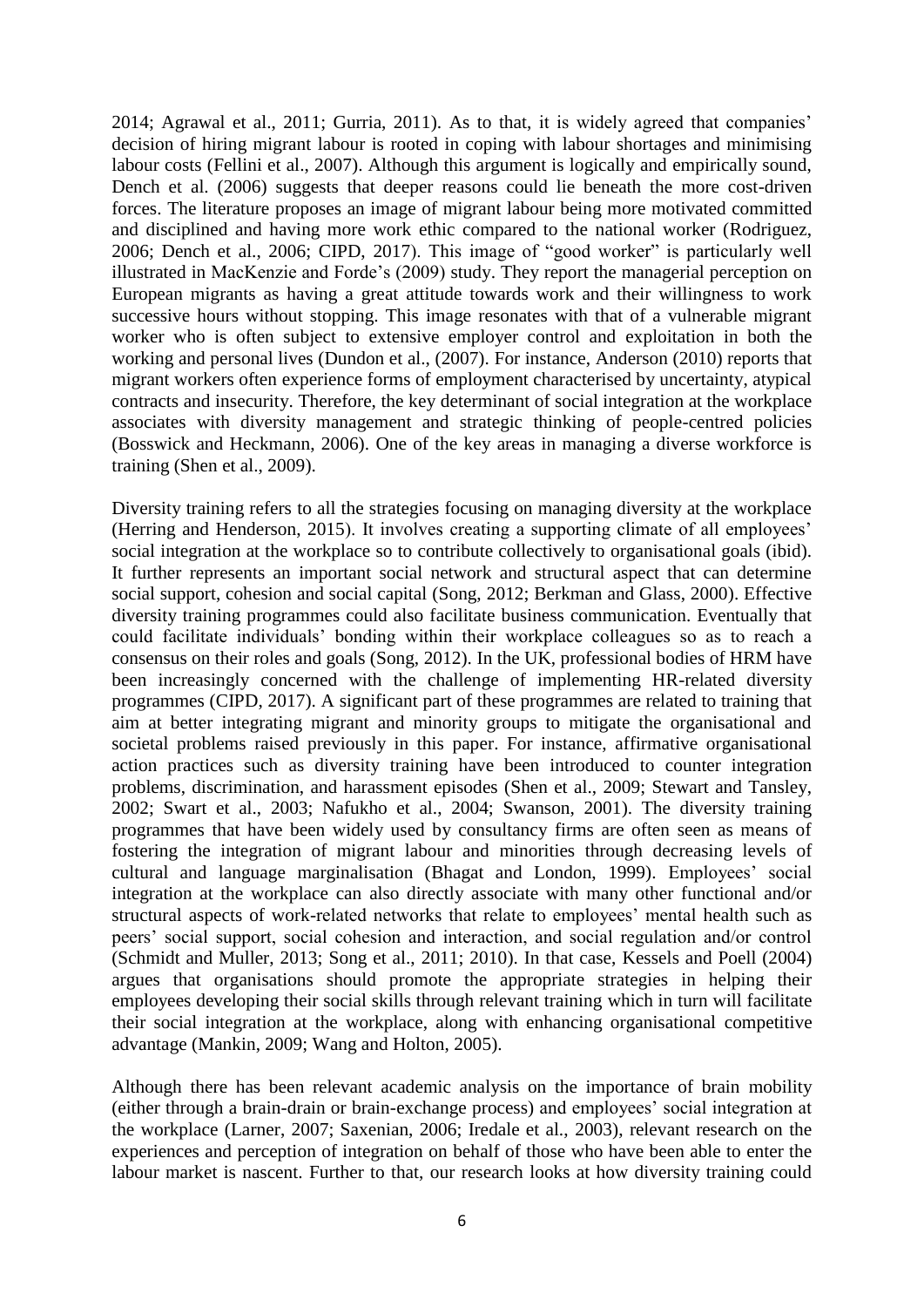facilitate the social integration of migrant workers at the workplace through the respective perceptions of our research participants.

#### **Research Methodology**

Following this research study's focus on "brain-drain" and the role of training in managing diversity at the workplace, individuals who emigrated from Greece and Portugal to Britain (UK) to search for career opportunities were identified as our target audience. As it was difficult to directly (face-to-face) approach all of them, as many were scattered across Europe (some even beyond European boarders), various web-based social and professional networks appeared as the best solution in accessing our research participants. For instance, Facebook offered access to various Greek and Portuguese community groups. Additionally, several professional sub-groups within Linkedin allowed the researchers to approach additional research participants. A survey questionnaire was distributed focusing on identifying demographic information and other statistics (e.g. age, sex, recipient country, educational level and work occupation etc.), along with highlighting the factors that made those individuals to emigrate, their intention to return back home, what will make them return and their perceptions of how training may facilitate their social integration at their new workplace in the host country and organisation.

The snowball technique was also utilised (recommendations from existing participants). Such technique assures that all participants share those characteristics being required from the research (e.g. individuals who migrated abroad), along with possessing the desired knowledge to address the survey questions. Eventually, that helped the researchers to increase their participants' pool, and thus to enhance their research's outcomes through their respective insights. Yet, only 56 individuals have successfully completed the survey questionnaire so far, and thus for the researchers to look for alternative ways to increase the participation rates.

## **Discussion and conclusion**

The research project in which this study is embedded has proposed three main research objectives: (i) examine the extent to which diversity training is being used in workplaces in the UK to better integrate migrant workers; (ii) assess the perceived challenges and benefits that diversity training may produce for individuals in an era of economic and social uncertainty and insecurity; (iii) and examining the extent to which diversity training could facilitate their social integration at the workplace. These have been partly addressed in the current study, whereas others are yet to be addressed and finalised in future studies.

The study identifies the large majority of our participants as constituting "Generation Y", based upon their demographics and profile characteristics (fig.1).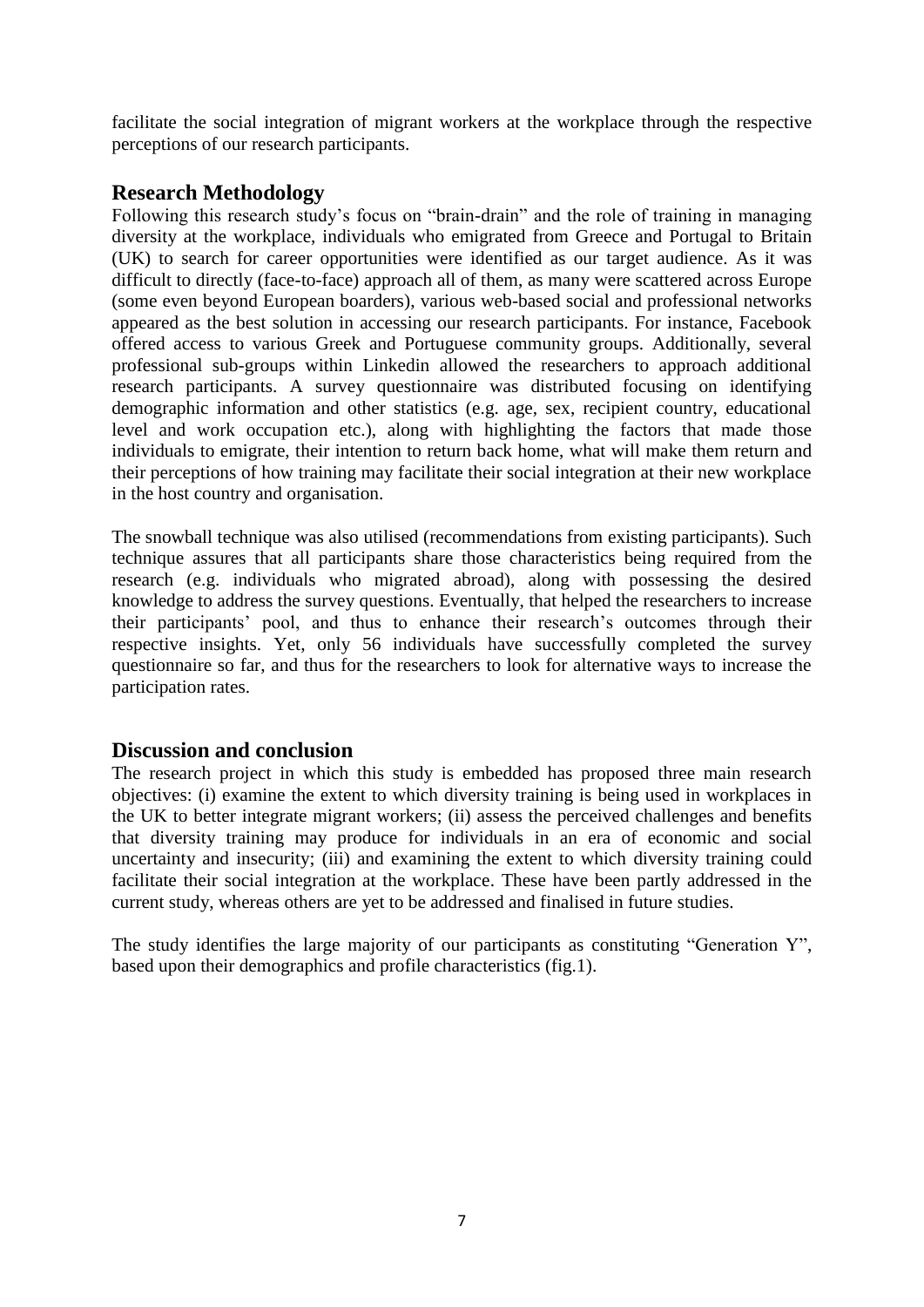*Figure 1: Participants demographics*



That could offer a clear indication that the youngest and brightest brains have emigrated from Greece and Portugal. All research participants outlined that they have chosen to emigrate so as to look for better career opportunities abroad. To them, moving to UK seemed the best solution. As to that, much of them chose UK over other European countries to start a new career and a new life respectively (fig.2)



*Figure 2: Participants choice of host country*

The large majority of the participants aged between 20-35 years old suggested that they used to work before leaving Greece and Portugal, yet they thought their life and work prospects could be improved elsewhere. Further to that, much of them decided to move abroad as either because they have been made redundant due to the economic crisis or in order to secure a better future for their family (mostly referring to their children – providing them the opportunity to study and look for work in a more stable economy).

It is not a surprise that most participants' educational level was quite high as well, with much of them holding a master's degree, followed by those with a PhD, a bachelor etc., further supporting our previous point that the brightest brains are leaving both countries (fig.3).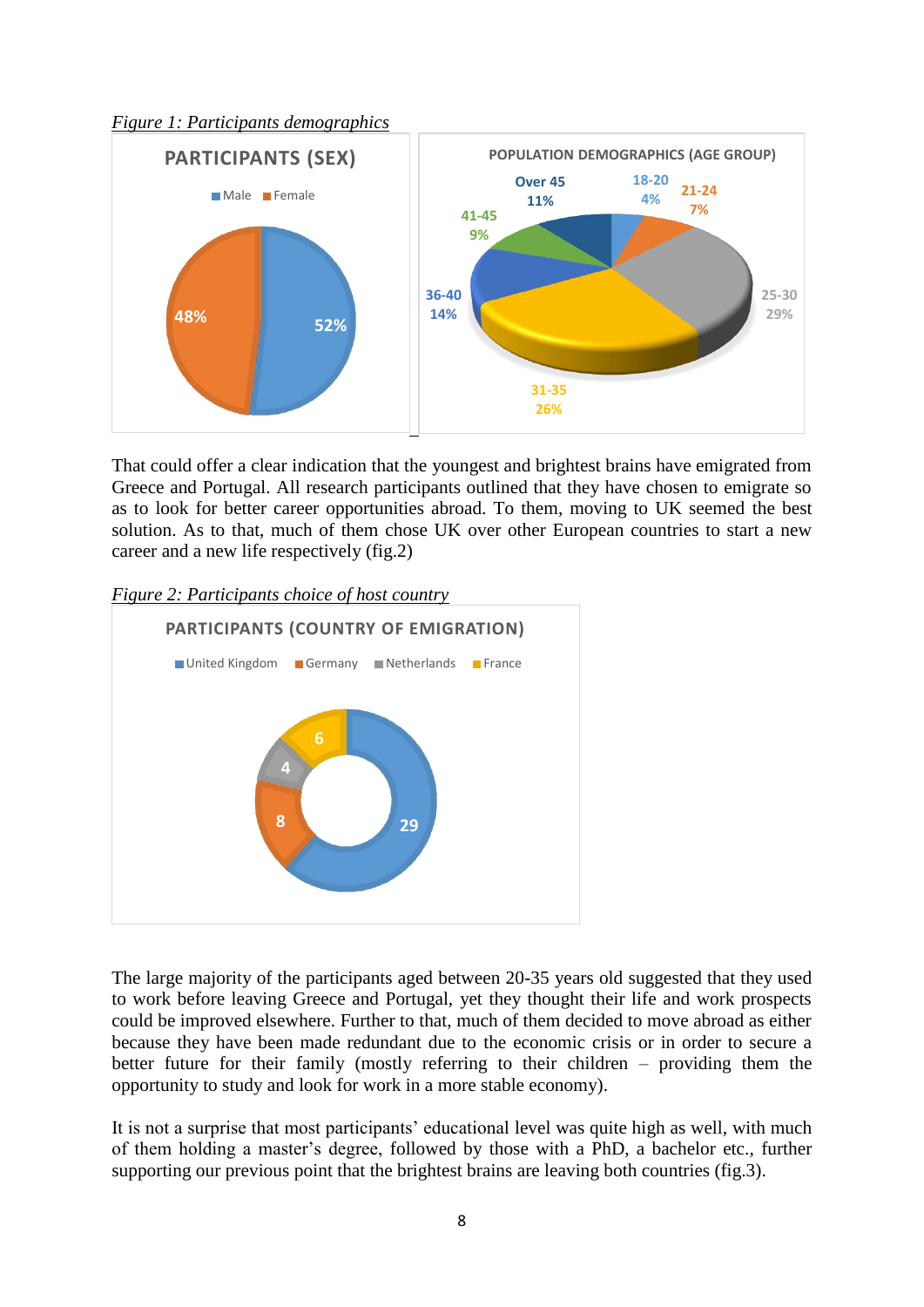*Figure 3: Participants educational level*



Having being asked to indicate the push factors of their decision to emigrate, their responses indicated the obvious: "to find a job – while having worked back home before" (fig.4).

*Figure 4: Push factors of participants' emigration*



Other emerging push factors related with the economic crisis and the employment uncertainty both in Greece and Portugal, followed by the reduced meritocracy and the political corruption (fig.5).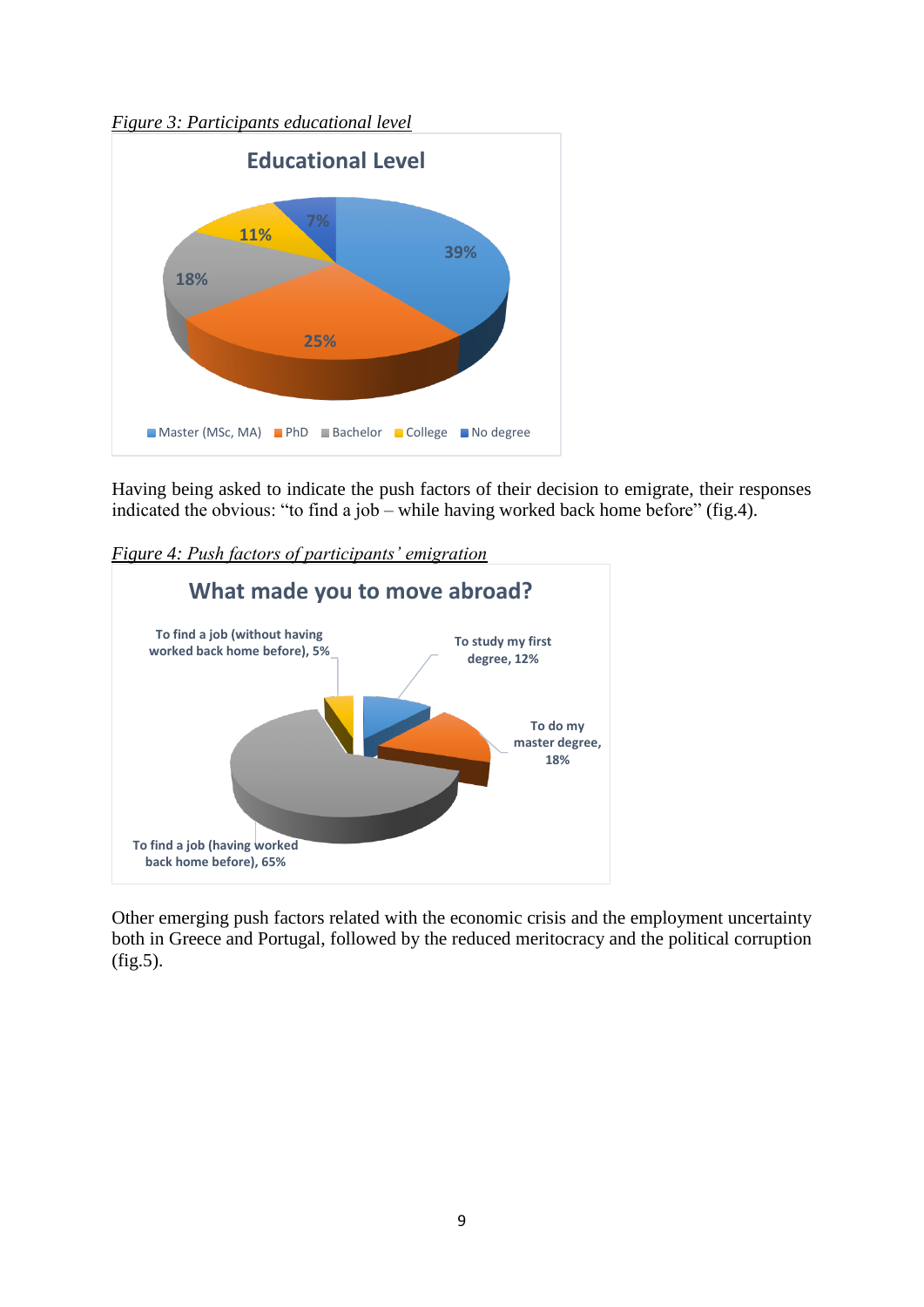

*Figure 5: Extra Push factors of participants' emigration*

Moving beyond those basic yet interesting observations, in relation to the first aim of this research project, there is anecdotal evidence that shows diversity training as increasingly receiving attention from organisational management. For instance, Maxwell et al. (2001) argues that people in the UK public sector normally regard diversity training as providing more equal opportunities for the whole workforce. Indeed, a recent survey of individuals within UK organisations charged with diversity management responsibilities found that 94% of respondents said their organisation employed some sort of diversity awareness training, and 77% mentioned offering diversity training to employees in managerial roles (CIPD, 2017). However, as the literature review highlighted many organisations have not yet been successful in training and retaining migrant employees (Goodman et al. 2003). Managers in organisations where there is a lack of effective HR diversity polices are likely to promote or rate highly subordinates who have similar cultural backgrounds and experience (ibid).

In relation to this research study, the preliminary findings do not yet allow a full picture of whether the analysed workplaces (through participants' perceptions of them with regards to diversity training) do indeed apply effective diversity training programmes. A large majority of our research participants (42 out of 56) though outlined the importance of diversity training as a means of social integration at work. However, research data offered from participants' perceptions of diversity training and social integration at work suggests that diversity training and diversity awareness training varied according to sector and the organisation's size. Thus, on one hand, some research participants (16 out of 56) reported an overall mediocre or inexistent diversity training programmes implemented within their workplaces. There were many highlighting that although a diversity and inclusion policy exists within their organisations, this is more for legitimate purposes so as to meet the legal requirements of the UK labour law. Therefore, having not an actual diversity training approach in place (beyond meeting legal obligation), participants outlined that their social integration was difficult, with some of them indicating high levels of marginalisation within their workplace. That also emerged as of their limited daily social networking with their native colleagues.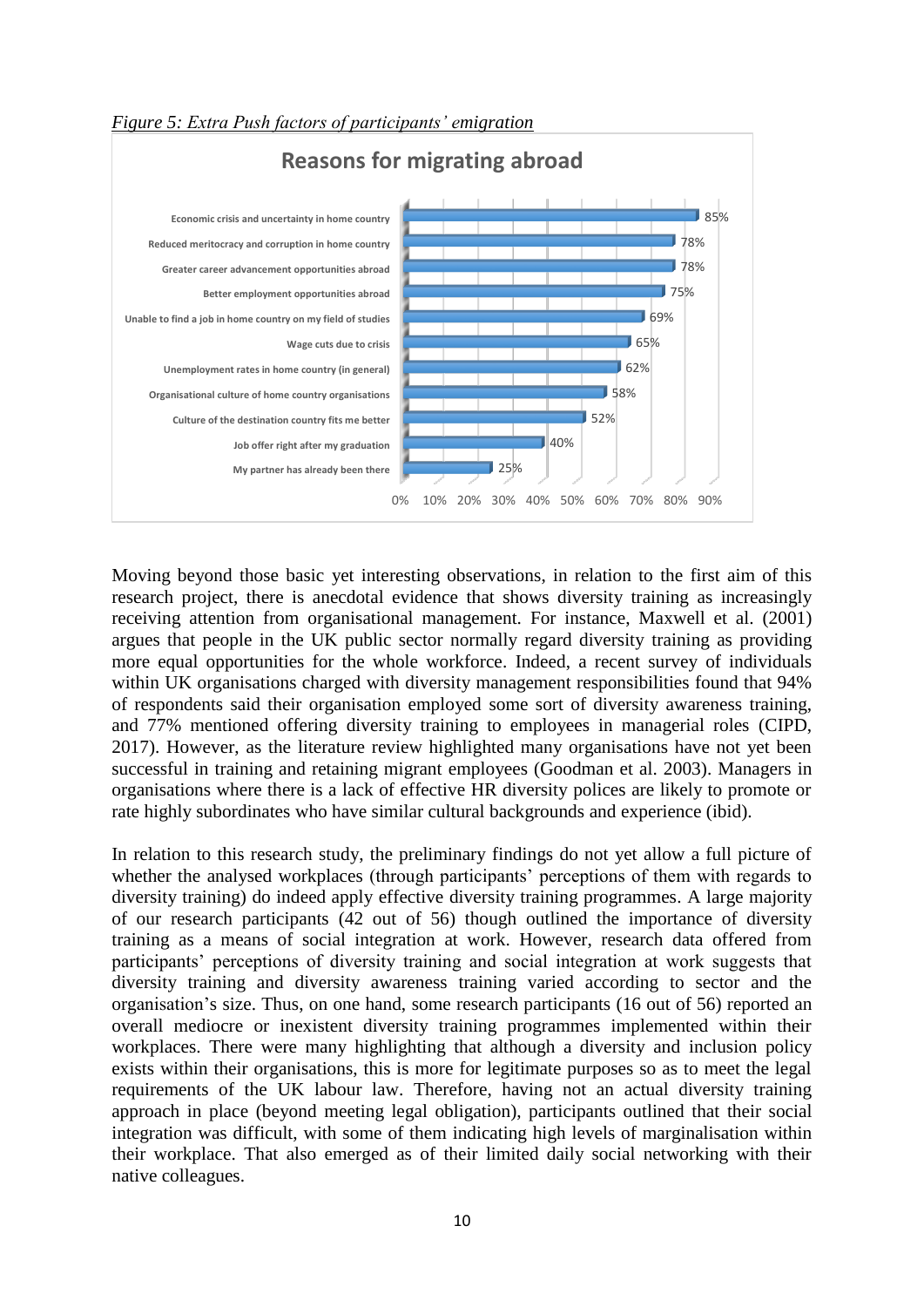In contrary, the large majority of our participants (40 out of 56) argued that diversity training have offered them the social support being required to effectively integrate within the organisational and work settings. They have recalled various experiential training interventions (e.g. on-the-job training, role playing, sensitivity training etc.), either individual or group and beyond that required as part of their induction, targeting in enhancing their workplace behaviours, along with others focusing on increasing their cultural awareness. All training aimed at highlighting the importance of diversity and inclusion within the workplace, along with how to treat diverse stakeholders. Following their comments, they have also reported increased levels of productivity and organisational efficacy; fully supporting Herring and Henderson (2015) suggestion that diversity training does pay off. Further to that, those participants were also the ones indicating high levels of daily social interaction/networking with their colleagues which actually made it easier for them to socially integrate both within their work and life in the UK. Based upon this evidence, the research could make a strong argument that diversity training can be viewed as a means to better integrate migrant workers at the workplace.

In line with those participants who argued against their organisation's efforts to social integrate them through their diversity policies, this research study is also able to preliminary propose some explanations for the absence of good diversity training within the studied population. Firstly, workforce diversity and diversity awareness has only assumed the status of a key success factor in business and society only since the 80s (D'Netto and Sohal, 1999), and has only come into the national legal framework since 1970 and in a final version with the Equality Act in 2010. Thus, the actual acceptance and integration of workforce diversity practices may take more time to be considered as crucial for a business. Secondly, the data and literature reviews suggests that British managers do not yet pay attention to workforce diversity due to the role and overall perception attached to the migrant worker as "the good worker". This group of workers tends not to create many problems and appears to comply easily with organisational rules, or overlook any disadvantageous employment, contractual or relationship condition.

However, it is also suggested that diversity training and the development of migrant employees' skills may reduce the feeling of alienation and foster integration in the organisation and society. The preliminary results of this research study indicates that while identification of training needs is positive by the respondents, relevant diversity training programmes to deal with diversity-related issues are rather inadequate. The findings are not yet able to reveal which types of training programmes are inadequate or absent from the studied organisations. Moreover, respondents suggested that their organisations do not appear to be focusing on developing English language skills of migrant employees. This may be due to employers not regarding language barriers as a problem. However, unless migrant employees possess a good understand of English, they will not be able to participate effectively in team discussions or socially mingle with colleagues. Such inability often results in migrant employees being perceived as being "too quiet" by managers, or not completely integrate into workforce. This may impact on the promotion prospects of this group of workers.

All in all, having assessed participants' perspectives on the role of diversity training in managing their social integration at the workplace, the study highlights a positive association between diversity training and social integration at the workplace on behalf of migrant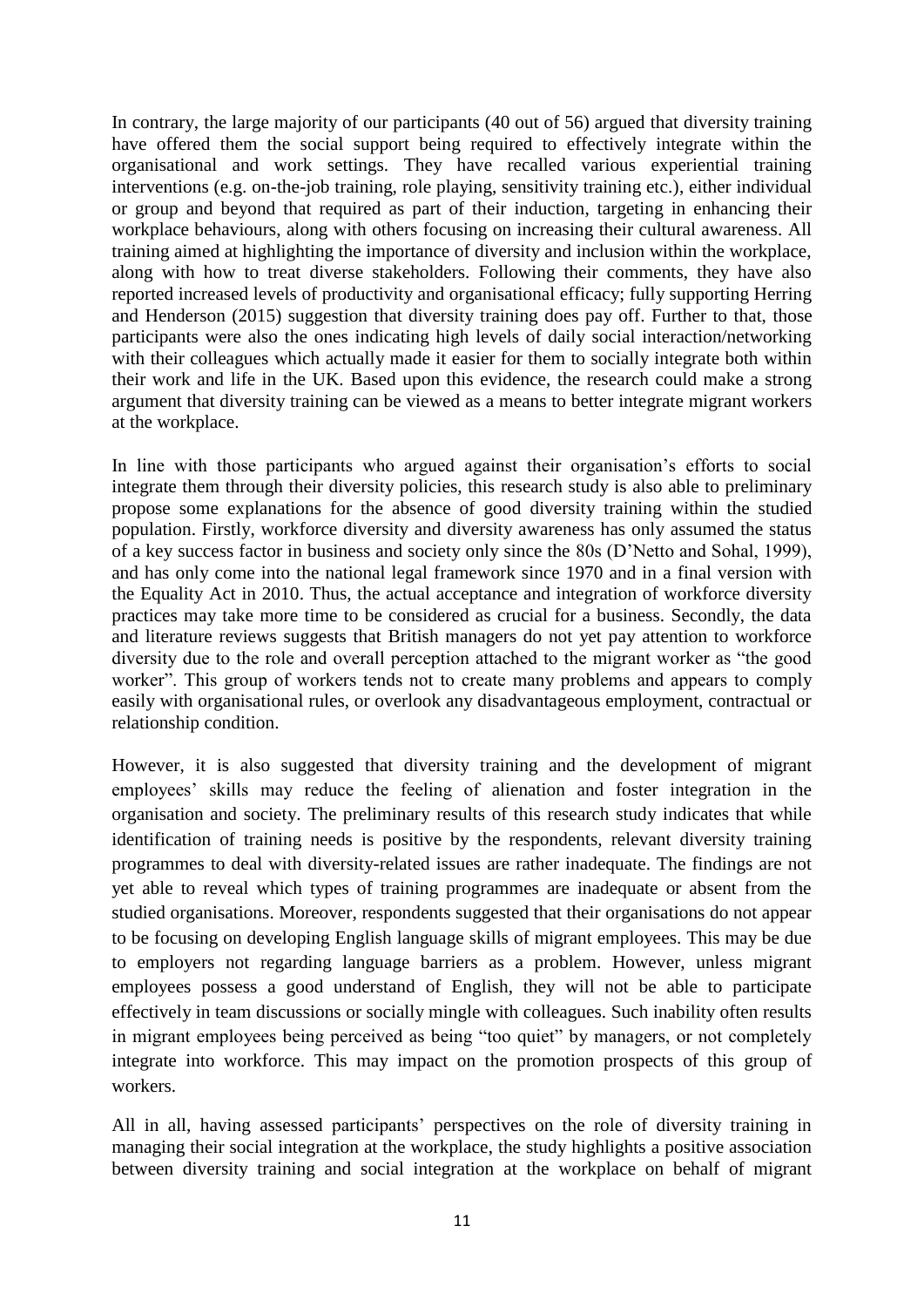workers. This study theoretically and methodologically extends the relevant literature in three ways. First, it advances our understanding of the role of diversity training (and of its consequences) with regards to migrant workers' social integration at the workplace. Therefore, employees who are more socially integrated at the workplace report higher productivity and lower levels of psychological distress. Second, this study merges the institutional perspective on diversity training with the social integration paradigm so as to demonstrate their positive correlation. Finally, it sheds light onto a different aspect of social integration at work through employees' diversity training. Since this research is a working paper, its final results are subject to change. Yet, future research might be benefited from a comparison of more than two countries operating under different socio-economic circumstances so as to offer a more holistic view of the role of diversity training in managing social integration of migrant workers. In addition, future research could also place greater emphasis on the "brain-exchange" phenomenon so as to address its focus from a different, yet relevant to our scope, angle.

#### **References**

Agrawal, A., Kapur, D., McHale, J. and Oettl, A. (2011). Brain drain or brain bank? The impact of skilled emigration on poor-country innovation. *Journal of Urban Economics*, 69(1): 43-55.

Anderson, B. (2010). Migration, immigration controls and the fashioning of precarious workers. *Work, Employment and Society,* 24(2): 300-317.

Berkman, L.F. and Glass, T. (2000). Social Integration, Social Networks, Social Support and Health. In L.F. Berkman & I. Kawachi (Eds.), *Social epidemiology* (pp. 137-73). New York: Oxford University Press.

Bhagat, R.S., and London, M. (1999). Getting Started and Getting Ahead: Career Dynamics of Immigrants. *Human Resource Management Review*, 9(3): 349-365.

Bonifazi, C. (2001). International Migration Theory and the Migration process: Basic Reflections in the Italian Case. In *Contributions to International Migration Studies*. Edited by Bonifazi, C. and Gesano, G. Institute for Population Research: Roma.

Cerna, L. (2014). Understanding the diversity of EU migration policy in practice: The implementation of the blue card initiative. *Policy Studies*, 34(2): 180-200.

Christopoulos, A.G., Kalantonis, P., Stavroulakis, D. and Katsikides, S. (2014). The migration of Greek scientists abroad and the phenomenon of brain drain in the current crisis. *International Journal of Business, Humanities and Technology*, 4(2): 106-114.

CIPD (2017). *Quarterly Labour Market Outlook*, Retrieved on 20<sup>th</sup> April 2017 from: [https://www.cipd.co.uk/Images/labour-market-outlook\\_2017-winter-2016-17\\_tcm18-](https://www.cipd.co.uk/Images/labour-market-outlook_2017-winter-2016-17_tcm18-18238.pdf)

[18238.pdf](https://www.cipd.co.uk/Images/labour-market-outlook_2017-winter-2016-17_tcm18-18238.pdf) London: Chartered Institute of Personnel and Development.

Dalla, E., Chatzoudes, D., Karasavvoglou, A. (2013). *The 'brain-drain' phenomenon: measuring the intention of young Greek scientists to migrate abroad.* Retrieved from World scientific and Engineering Academy and Society, available at: [http://www.wseas.us/e](http://www.wseas.us/e-library/conferences/2013/Chania/ICFA/ICFA-41.pdf)[library/conferences/2013/Chania/ICFA/ICFA-41.pdf](http://www.wseas.us/e-library/conferences/2013/Chania/ICFA/ICFA-41.pdf) [Assessed on 4th January 2017].

David, Al. Barwinska-Malajowicz, A. and Coenen, F. (2012). From brain drain to brain exchange: How to use better highly skilled workers. *Jednolity Rynek Europejski* (In English), 5(216): 25-35.

Dench, S., Hurstfield, J., Hill, D. and Akroyd, K. (2006). 'Employers' Use of Migrant Labour'. Home Office Online Report 04/06, London: Home Office.

[D'Netto,](http://www.emeraldinsight.com/author/D%27Netto%2C+Brian) B. and [Sohal,](http://www.emeraldinsight.com/author/Sohal%2C+Amrik+S) A.S. (1999). Human resource practices and workforce diversity: an empirical assessment. *International Journal of Manpower*, 20(8): 530-547.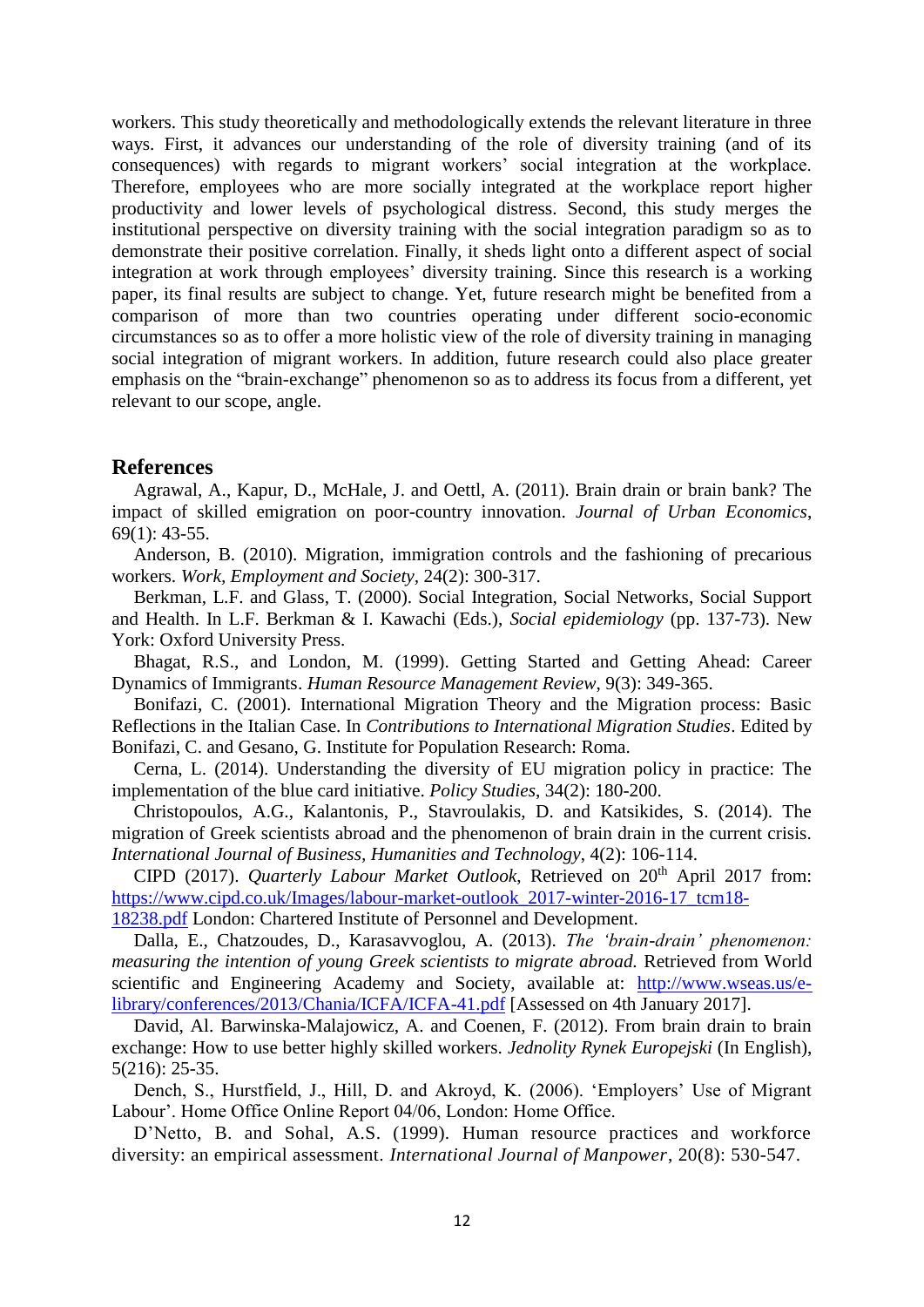Dundon, T., González-Pérez, M.A. and McDonough, T. (2007). 'Bitten by the Celtic Tiger: immigrant workers and industrial relations in the new 'glocolized' Ireland'. *Economic and Industrial Democracy,* 28(4): 501-522.

Eurostat, (2017). *Unemployment Statistics*. Retrieved from Eurostats Statistics, available at: [http://ec.europa.eu/eurostat/statistics-explained/index.php/Unemployment\\_statistics](http://ec.europa.eu/eurostat/statistics-explained/index.php/Unemployment_statistics) [Assessed on 17th March 2017].

Ewers, M.C. (2007). Migrants, markets and multinationals: competition among world cities for the highly skilled. *GeoJournal*, 68(2-3): 119-130.

Favell, A. (2014). *Immigration, Integration and Mobility: New Agendas in Migration Studies*. Retrieved from ECPR website, available at: <http://press.ecpr.eu/documents/sampleChapters/9781907301728.pdf> [Assessed on 12th March 2017].

Fellini, L., Ferro, A. and Fullin, G. (2007). Recruitment processes and labour mobility: the construction industry in Europe. *Work, Employment and Society,* 21(2): 277-298.

Gandz, J. (2006). Talent development: the architecture of a talent pipeline that works', *Ivey Business Journal*, January-February, pp.1-4, ISSN 1481-8248.

Giousmpasoglou, C. (2014). Greek management and culture. *European Journal of Cross-Cultural Competence and Management*, 3(1): 51-67.

Giousmpasoglou, C., Marinakou, E. and Paliktzoglou, V. (2016). Economic Crisis and Higher Education in Greece. In Ordóñez de Pablos, P. and Tennyson, R. (Eds) *Impact of economic crisis on education and the next-generation workforce*. Hershey: IGI Global, 120- 149.

Goodman, J., Fields, D., and Blum, T. (2003). Cracks in the Glass Ceiling: In What Kind of Organizations Do Women Make it to the Top?, *Group and Organization Management*, 28(4): 475-501.

Gropas, R. and Triantafyllidou, A. (2013). *Survey report: Emigrating in times of crisis. Highlights and new date from an e-survey on high-skilled emigrants from southern Europe and Ireland.* Retrieved from European University Institute, available at: [http://globalgovernanceprogramme.eui.eu/wp-content/uploads/2014/03/SURVEY-REPORT-](http://globalgovernanceprogramme.eui.eu/wp-content/uploads/2014/03/SURVEY-REPORT-Emigrating-in-times-of-crisis.pdf)[Emigrating-in-times-of-crisis.pdf](http://globalgovernanceprogramme.eui.eu/wp-content/uploads/2014/03/SURVEY-REPORT-Emigrating-in-times-of-crisis.pdf) [Assessed on 22nd December 2016].

Gurria, A. (2011). *Professional mobility and migrants' integration*. Available at: [www.oecd.org/document/41/0,3746,en\\_21571361\\_44315115\\_48113897\\_1\\_1\\_1\\_1,00.html](http://www.oecd.org/document/41/0,3746,en_21571361_44315115_48113897_1_1_1_1,00.html) [Accessed  $11^{\text{th}}$  February 2017].

Hadjimatheou, C. (2012). *Wasted talent: Greece's young unemployed majority*, Retrieved from BBC news, available at: [www.bbc.co.uk/news/world-europe-17464528](http://www.bbc.co.uk/news/world-europe-17464528) [Assessed on 5th January 2017].

Harvey, W. (2012). Brain circulation to the UK? Knowledge and investment inflows from highly skilled British expatriates in Vancouver. *Journal of Management Development*, 31(2): 173-186.

Herring, C. and Henderson, L. (2015). *Diversity in Organisations*. New York: Routledge, Taylor and Francis.

Hilderbrand, M. and Grindle, M. (1997). 'Building sustainable capacity in the public sector: what can be done?''. In M. Grindle (Ed.), *Getting Good Government: Capacity Building in the Public Sector of Developing Countries*, Harvard Institute for International Development, Boston: 31–61.

Ifanti, A.A., Argyriou, A.A., Kalofonou, F.H. and Kalofonos, H.P. (2014). Physician's brain drain in Greece: A perspective on the reasons why and how to address it. *Health Policy*, 117: 210-125.

International Organization for Migration (2004). *IOM's Contribution towards the High-Level Dialogue on International Migration and Development*. Retrieved from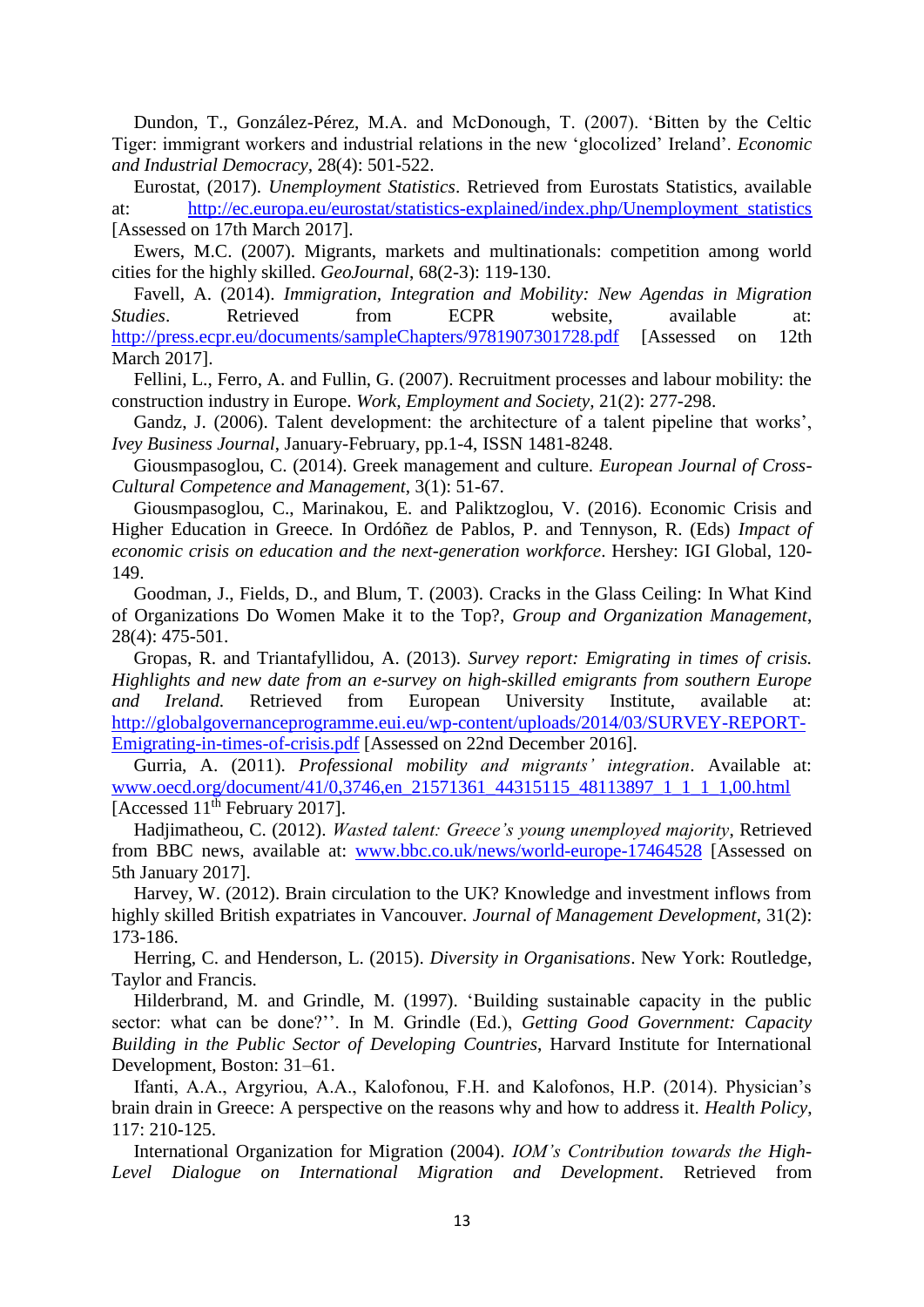[http://www.un.org/esa/population/meetings/thirdcoord2004/P14\\_IOM.pdf](http://www.un.org/esa/population/meetings/thirdcoord2004/P14_IOM.pdf) [assessed 25th April 2017].

Iravani, M.R. (2011). Brain drain problem: a review. *International Journal of Business and Social Science*, 2(15): 284-289.

Iredale, R., Guo, F. and Rozario, S. (2003). *Return Migration in the Asia Pacific*, Edward Elgar, Cheltenham.

Jennissen, R. (2006). *Economic Theories of International Migration and the Role of Immigration Policy. Research and Documentation Center of the Dutch Ministry of Justice and the Netherlands Interdisciplinary Democratic Institute*. Retrieved from <http://epc2006.princeton.edu/download.aspx?submissionId=60112> [assessed 20<sup>th</sup> February 2017].

Joly, D. (2004). *International Migration in the New Millennium: Global movement and Settlement.* USA: Ashgate Publishing Limited.

Karantinos, D. (2012). Labour market, recorded unemployment and labour flows during the current economic recession. In A. Mouriki et al. (Eds), *Social portrait of Greece 2012.*  Athens: National Centre for Social Research (in Greek), pp.89-108.

Kessels, J.W.M. and Poell, R.F. (2004). Andragogy and social capital theory: the implications for human resource development. *Advances in Developing Human Resources*, 6(2): 146-157.

Koulouris, A., Moniarou-Papakonstantinou, V. and Kyriaki-Manessi, D. (2014). Austerity measures in Greece and their impact in higher education. Paper presented at the *3rd International Conference on Integrated Information (IC-ININFO). Procedia-Social and Behavioural Sciences*, 147: 518-526.

Kubursi, A. (2006). *Economies of Migration and Remittances under Globalization*. At: [http://www.un.org/en/ecosoc/meetings/2006/hls2006/Preparatory/Statements/Kubursi\\_RT6.p](http://www.un.org/en/ecosoc/meetings/2006/hls2006/Preparatory/Statements/Kubursi_RT6.pdf) [df](http://www.un.org/en/ecosoc/meetings/2006/hls2006/Preparatory/Statements/Kubursi_RT6.pdf) [assessed 20th February 2017].

Kuhn, P. and McAusland, C. (2006). The international migration of knowledge workers: when is brain drain beneficial. *NBER Working Paper* 12761, NBER, Bonn.

Labrianidis, L. and Vogiatzis, N. (2013). Highly skilled migration: what differentiates the 'brains' who are drained from those who return in the case of Greece?. *Population, Space and Place*, 19(5): 472-486.

Larner, W. (2007). Expatriate experts and globalising governmentalities: the New Zealand diaspora strategy. *Transactions of the Institute of British Geographers NS*, 32(3): 331-345.

MacKenzie, R. and Forde, C. (2009). 'The rhetoric of good workers versus the realities of employers' use and the experiences of migrant workers'. *Work, Employment and Society,* 23: 1, 142–159.

Mankin, D. (2009). *Human Resource Development.* Oxford, England: Oxford University Press.

Marinakou, E., Giousmpasoglou, C. and Paliktzoglou, V. (2016) The Brain Drain Phenomenon in Higher Education in Greece: Attitudes and Opinions on the Decision to Immigrate. Paper presented in the *3rd Annual International Conference on Humanities & Arts in a Global World*, 3-6 January, Athens, Greece.

Maxwell, G.A., Blair, S., and McDougall, M. (2001). Edging Towards Managing Diversity in Practice. *Employee Relations*, 23(5): 468-482.

McDowell, L. (2009). Old and New European economic migrants: whiteness and managed migration policies. *Journal of Ethnic and Migration Studies,* 35(1): 19-36.

McGovern, P. (2007). Immigration, labour markets and employment relations: problems and prospects, *British Journal of Industrial Relations*, 45(2): 217-235.

Meardi, G. (2012). [Union immobility? Trade unions and the freedoms of movement in the](http://dx.doi.org/10.1111/j.1467-8543.2010.00802.x)  [enlarged EU.](http://dx.doi.org/10.1111/j.1467-8543.2010.00802.x) *British Journal of Industrial Relations*, 50(1): 99-120.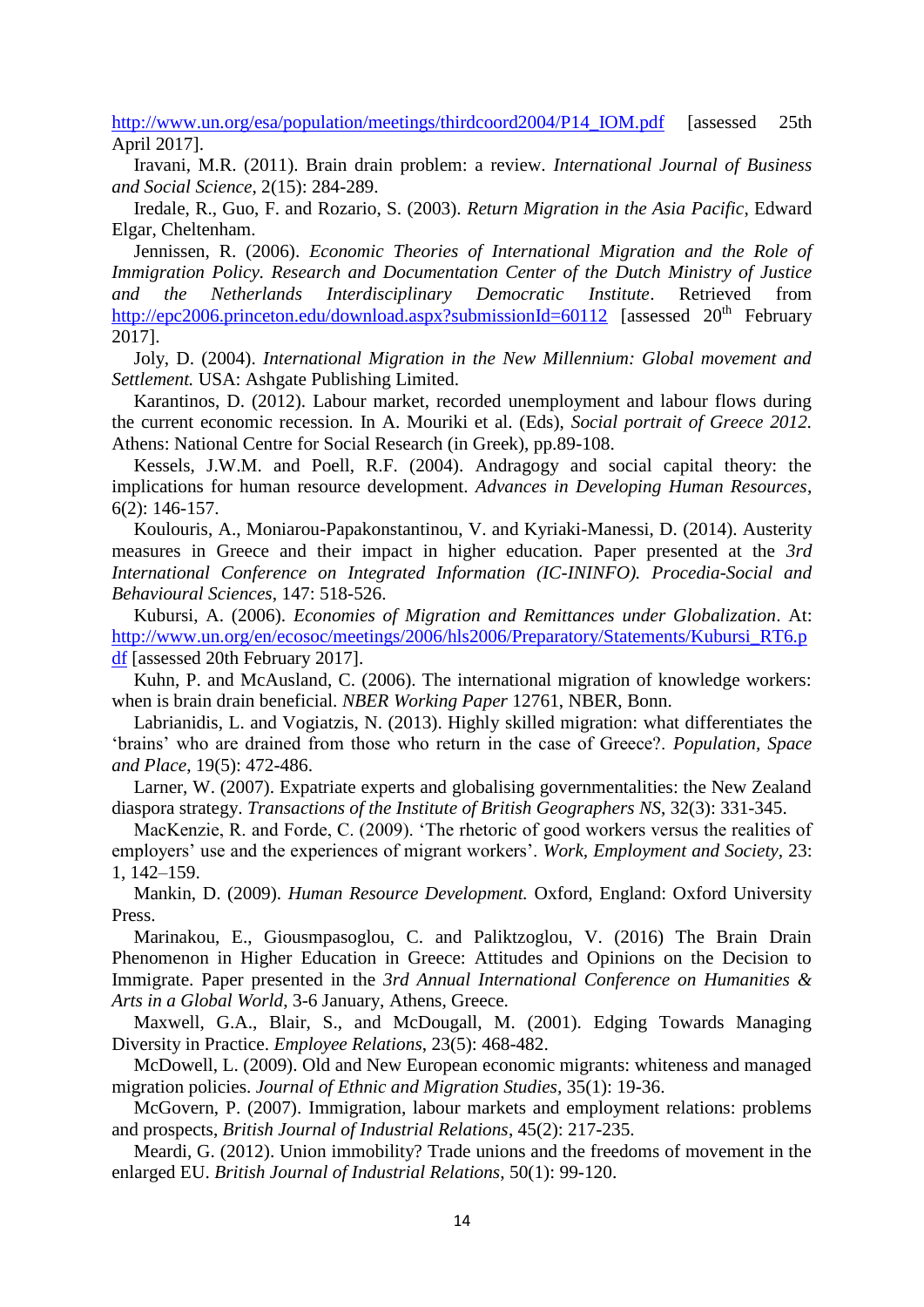Mitsiniotou, V. (2016). *9 years since crisis hit, Greek brain drain continues*. Retrieved from the Anadolu Agency (AA), available at: [http://aa.com.tr/en/economy/9-years-since](http://aa.com.tr/en/economy/9-years-since-crisis-hit-greek-brain-drain-continues/593675)[crisis-hit-greek-brain-drain-continues/593675](http://aa.com.tr/en/economy/9-years-since-crisis-hit-greek-brain-drain-continues/593675) [Assessed on 6th January 2017].

Nafukho, F.M., Hairston, N. and Brooks, K. (2004). Human capital theory: implications for human resource development, *Human Resource Development International*, 7(4): 545- 551.

OECD, (2012). *Greece – country note: Education at a glance*. Retrieved from OECD, available at: <https://www.oecd.org/edu/Greece-EAG2014-Country-Note.pdf> [Assessed on 25th November 2016].

Office for National Statistics (ONS). (2017). *Migration Statistics Quarterly Report*, Retrieved from ONS, available at: [https://www.ons.gov.uk/peoplepopulationandcommunity/populationandmigration/internation](https://www.ons.gov.uk/peoplepopulationandcommunity/populationandmigration/internationalmigration/bulletins/migrationstatisticsquarterlyreport/feb2017) [almigration/bulletins/migrationstatisticsquarterlyreport/feb2017](https://www.ons.gov.uk/peoplepopulationandcommunity/populationandmigration/internationalmigration/bulletins/migrationstatisticsquarterlyreport/feb2017) [Assessed on 3rd Feb. 2017].

Rodriguez, N. (2006). "Workers wanted", employer recruitment of immigrant labour. *Work and Occupations,* 31(4): 453-473.

Saxenian, A. (2006). *The New Argonauts. Regional Advantage in a Global Economy*, Harvard University Press, Cambridge, MA.

Schmidt, W. and Muller, A. (2013). Social Integration and workplace Industrial Relations; Migrant and Native employees in German Industry. *Relations Industrielles / Industrial Relations*, 68(3): 361-386.

Shen, J., Chanda, A., D'netto, B. and Monga, M. (2009). Managing diversity through human resource management: An international perspective and conceptual framework. *The International Journal of Human Resource Management*, 20(2): 235-251.

Smith, H. (2015). *Young, gifted and Greek: Generation G – the world's biggest brain drain*. Retrieved from The Guardian website, available at: [https://www.theguardian.com/world/2015/jan/19/young-talented-greek-generation-g-worlds](https://www.theguardian.com/world/2015/jan/19/young-talented-greek-generation-g-worlds-biggest-brain-drain)[biggest-brain-drain](https://www.theguardian.com/world/2015/jan/19/young-talented-greek-generation-g-worlds-biggest-brain-drain) [Assessed on 4th December 2016].

Smith, H. (2016). *Greek economic migrants increasing, while joblessness soars.* Retrieved from The Guardian website, available at: [https://www.theguardian.com/world/2016/jul/03/greek-economic-migrants-increasing-while](https://www.theguardian.com/world/2016/jul/03/greek-economic-migrants-increasing-while-joblessness-soars)[joblessness-soars](https://www.theguardian.com/world/2016/jul/03/greek-economic-migrants-increasing-while-joblessness-soars) [Assessed on 16th March 2017].

Song, L. (2012). Raising network resources while raising children? Access to social capital by parenthood status, gender, and marital status. *Social Networks*, 34(2): 241-252.

Song, L., Son, J. and Lin, N. (2010). Social Capital and Health. In W.C. Cockerham (Ed.), *The new companion to medical sociology* (pp. 184-210). Oxford, UK: Wiley-Blackwell.

Song, L., Son, J. and Lin, N. (2011). Social Support. In J. Scott & P.J. Carrington (Eds.), *Handbook of social network analyses* (pp. 116-128). London: Sage Publishing Ltd.

Stewart, J. and Tansley, C. (2002). *Training in the knowledge economy*. (Research report). London: CIPD.

Swanson, A.R. (2001). Human resource development and its underlying theory, *Human Resource Development International*, 4(3): 299-312.

Swart, J., Kinnie, N. and Purcell. J. (2003). *People performance in knowledge-intensive firms* (Research report). London: CIPD.

Theodoropoulos, D., Kyridis, A., Zagkos, G. and Konstantinidou, Z. (2014). "Brain drain" phenomenon in Greece: Young Greek scientists on their way to immigration in an era of "crisis". Attitudes, opinions and beliefs towards the prospect of migration. *Journal of Education and Human Development*, 3(4): 229-248.

Thompson, P., Newsome, K. and Commander, J. (2013). Good when they want to be': migrant workers in the supermarket supply chain. *Human Resource Management Journal*, 23(2): 129-143.